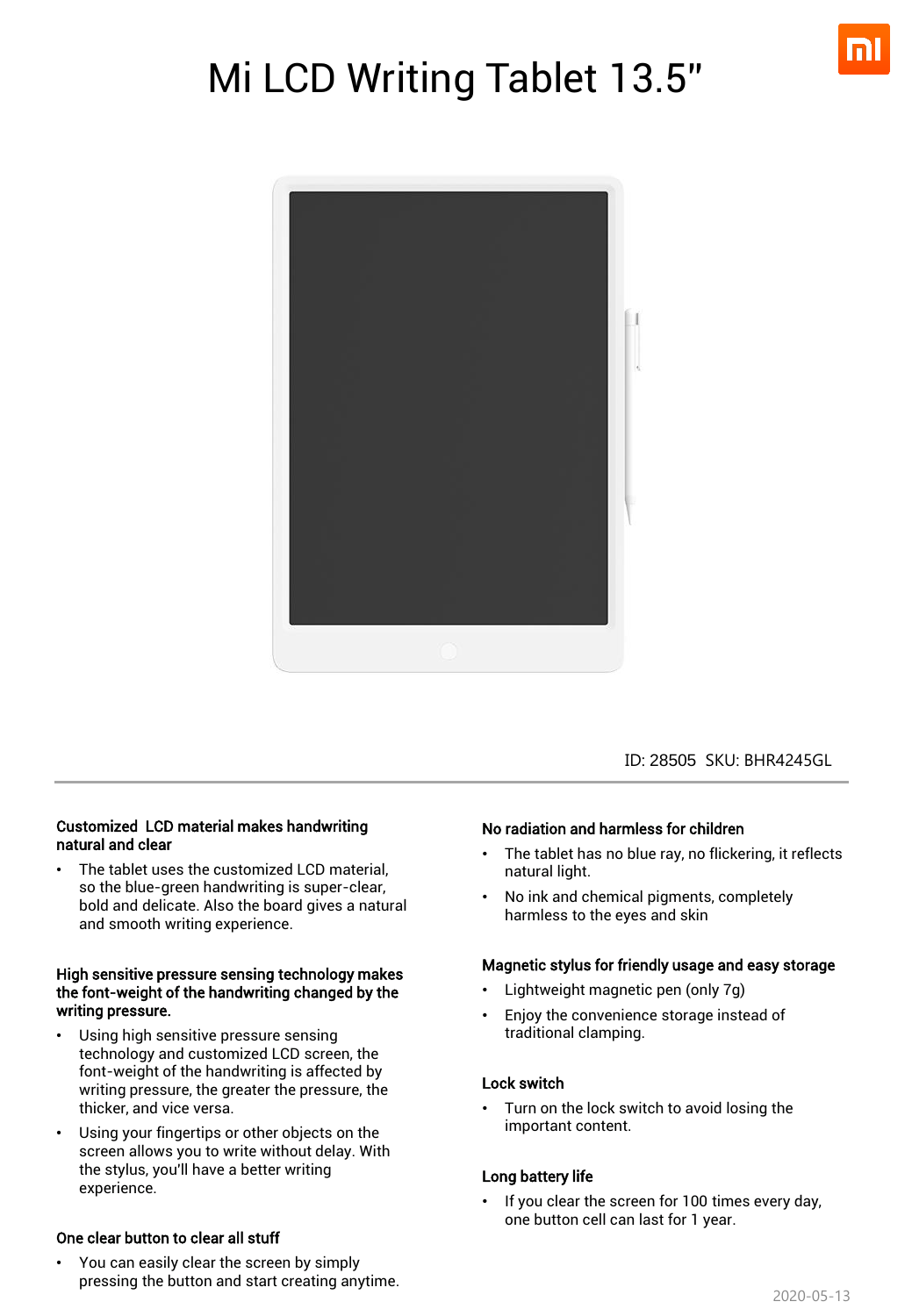# Mi LCD Writing Tablet 13.5''





#### • Business trip

Enjoy your trip for ultrathin and lightweight tablet.



#### **Office discussion**

4 Main

**Scenarios** 

Group discussion and convenient communication. You can write ideas from your team at any time,

such as sketch, essay, brainstorming etc.





#### • Parent-child interaction

It makes both parents and children enjoy good time.

Children's growth should be accompanied by parents. They can draw, make drafts, write on the board.

#### • Family message board

The message board improves happiness.

Leaving your children, relatives and beloved ones a message on the board makes your life more ritual.